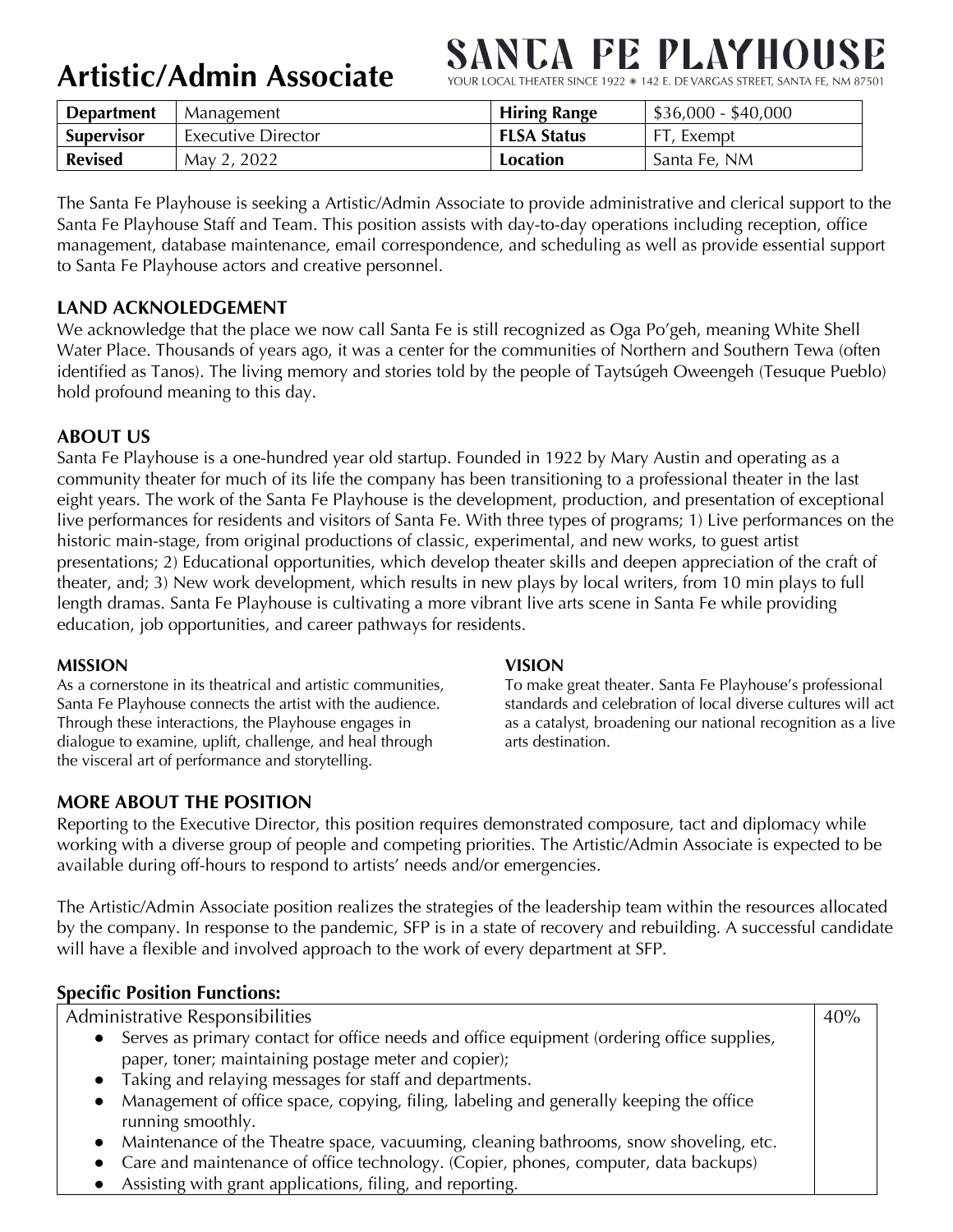| Updating of the Santa Fe Playhouse website and social network profiles.<br>$\bullet$                                                              |  |  |
|---------------------------------------------------------------------------------------------------------------------------------------------------|--|--|
| Occasional trips to rehearsal space and other out-of-office errands.                                                                              |  |  |
| Provides support to all special events (Opening Night, Dinner on Stage, etc.);<br>$\bullet$                                                       |  |  |
| As with all staff, attend and participate in major special fundraising events with specific<br>$\bullet$                                          |  |  |
| duties as assigned (Annual Gala, Dinner on Stage, etc.);                                                                                          |  |  |
| Attends weekly staff meetings, records and distributes minutes;<br>$\bullet$                                                                      |  |  |
| Oversee and maintain order of Google Drive online file system;<br>$\bullet$                                                                       |  |  |
| Sends periodic reports to Executive Director with work/volunteer progress as assigned.                                                            |  |  |
| Attend Board committee meetings as assigned.                                                                                                      |  |  |
| Check and log mail daily and distribute as needed.                                                                                                |  |  |
| Additional duties as assigned.<br>$\bullet$                                                                                                       |  |  |
| Company Management Responsibilities<br>40%                                                                                                        |  |  |
| In collaboration with the Management team, coordinate and support Santa Fe Playhouse<br>$\bullet$                                                 |  |  |
| production companies, including but not limited to:                                                                                               |  |  |
| Draft and process artist offers, contracts, adhering to Santa Fe Playhouse's various union<br>$\bullet$                                           |  |  |
| agreements and standard practice.                                                                                                                 |  |  |
| Coordinate transportation, housing, hospitality and day-to-day needs of artists.<br>$\bullet$                                                     |  |  |
| Ensure a contact is available for Artists' emergencies 24 hours per day, 7 days per week.<br>$\bullet$                                            |  |  |
| Arrange for Artist hospitality upon their arrival for first rehearsal.<br>$\bullet$                                                               |  |  |
| Create and maintain an information packet to be given to Artists upon arrival, which<br>$\bullet$                                                 |  |  |
| introduces them to the immediate community and the city at large.                                                                                 |  |  |
| Providing information and oversight of Santa Fe Playhouse's COVID-19 safety practices.<br>$\bullet$                                               |  |  |
| Coordinate artists' activities with other departments throughout the theater.<br>$\bullet$                                                        |  |  |
| Oversee and maintain Santa Fe Playhouse artists housing and execute sublets when not<br>$\bullet$                                                 |  |  |
| needed by Santa Fe Playhouse to offset empty housing costs.                                                                                       |  |  |
| Manage transportation and housing budgets<br>$\bullet$                                                                                            |  |  |
| Ensure that the theater maintains compliance with all provisions in the Union Agreements.<br>$\bullet$                                            |  |  |
| Manage requests for complimentary tickets and house orders.<br>$\bullet$                                                                          |  |  |
| Represent the theater and provide each production company a day to day contact person.<br>$\bullet$                                               |  |  |
| Obtain and distribute Opening Night Gifts<br>$\bullet$                                                                                            |  |  |
| Organize the opening night and closing night post show parties, arrange food and beverage<br>$\bullet$                                            |  |  |
| and communicate with all in the production team.                                                                                                  |  |  |
| Development Responsibilities<br>10%                                                                                                               |  |  |
| Ensure all donations, pledges, and foundation contributions are entered into database.                                                            |  |  |
| Update donor/patron information in database.                                                                                                      |  |  |
| Write and process acknowledgement emails and/or letters weekly for all donations.                                                                 |  |  |
| Complete matching donation forms and processes.                                                                                                   |  |  |
| Create individual year-end acknowledgements of donations when requested by a donor.                                                               |  |  |
| 10%                                                                                                                                               |  |  |
|                                                                                                                                                   |  |  |
| Company-Wide Responsibilities                                                                                                                     |  |  |
| Commit to Santa Fe Playhouse's policy of anti-racism and radical inclusivity. This includes                                                       |  |  |
| participating in anti-bias/anti-harassment training, familiarizing yourself with the policies in                                                  |  |  |
| the employee handbook, engaging in EDI work at Santa Fe Playhouse, and furthering your                                                            |  |  |
| own independent journey with anti-racism.<br>$\bullet$                                                                                            |  |  |
| Cross-departmental collaboration, including participating in at least one Santa Fe Playhouse                                                      |  |  |
| working group, committee, and/or taskforce outside of your own department.<br>$\bullet$                                                           |  |  |
| Advocate for policies both internally and externally that further advance Santa Fe                                                                |  |  |
| Playhouse's stated values on an organizational, local, and national scale.<br>Contribute in meaningful ways to the culture at Santa Fe Playhouse. |  |  |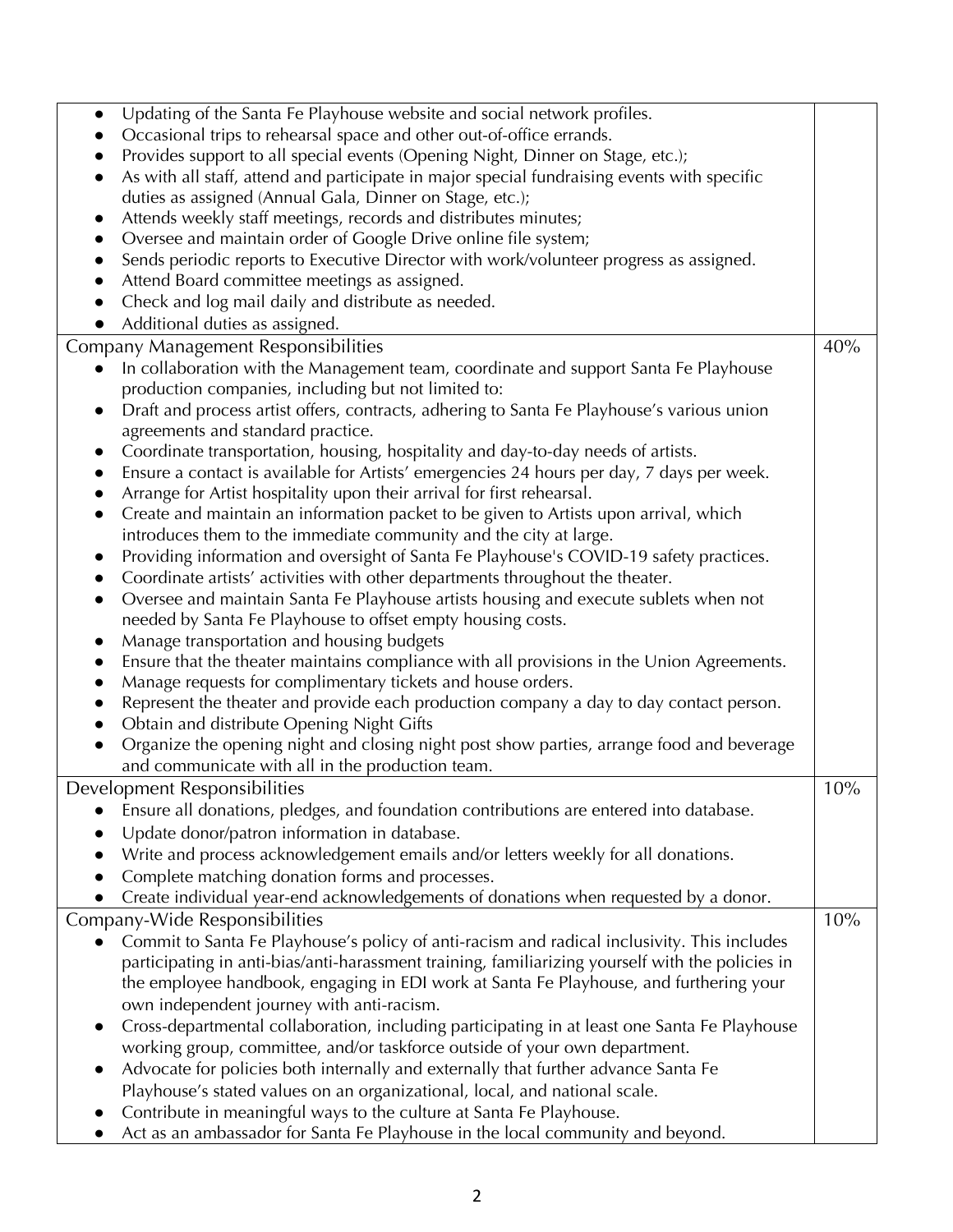# **Qualifications/Skills:**

Experience:

- Capacity to work under pressure and meet deadlines
- High level of interpersonal and communication skills to handle sensitive and confidential situations
- Ability to problem-solve and facilitate solutions to issues
- Ability to work independently and exercise excellent decision-making skills
- Prior experience working in performing arts and/or non-profit administration
- Experience in the Santa Fe theater scene, with a good knowledge of artists and technicians is a plus;
- Collaborative spirit and ability to embrace flexibility
- Commitment to accuracy and quality with a demonstrated ability to manage sensitive information
- Valid driver's license and a clean driving record. Must be willing and able to pick up Artists at the airport etc.

Essential Knowledge, Skills, and Abilities:

- Ability to prioritize and handle multiple competing tasks and demands
- Knowledge of Microsoft Office and Google Suite
- Excellent written and oral communication skills;
- knowledge of performing arts procedures and practices
- Ability to align stakeholders towards common goals while negotiating competing priorities;
- Ability to maintain a positive attitude under pressure;
- Willingness and ability to make decisions in a fast-paced environment as and when needed in line with the priorities of the organization;
- Sense of humor
- Commitment to transparency and inclusivity
- A typical work schedule is Tuesday Saturday onsite. Evening, weekend and on-call availability is required.

# **Other Skills or Qualities**

The ideal candidate will want to be a part of a vital institution and possesses the leadership skills to represent the institution both internally and externally: experience interacting with artistic personnel; exceptional communication, written and verbal; excellent negotiating skills; experience in developing project budgets; highly organized with effective time-management skills.

#### **Benefits:**

| Health Insurance support package (Full time | <b>TICKETS</b>                           |  |
|---------------------------------------------|------------------------------------------|--|
| Employees)                                  | Complimentary tickets to SFP productions |  |
| Continuing education opportunities.         | Discounted tickets to hosted productions |  |
| Paid Time Off                               | <b>CLASSES</b>                           |  |
| Flexible work schedules and work location.  | Discounts to Playhouse Studio classes    |  |
|                                             |                                          |  |

# **Working Conditions:**

- Normal Office environment.
- Extended viewing of computer screens.
- Some evening and weekend work required.
- Some travel required.

#### ● Extended work on your feet.

● Santa Fe Playhouse is located in historic downtown Santa Fe and is air-conditioned, in a wheelchair accessible building, and in close proximity to public transportation.

# **Equity and Inclusion:**

Santa Fe Playhouse strives to be an anti-racist, fully accessible, multicultural theater that is truly welcoming to all. Employees will: